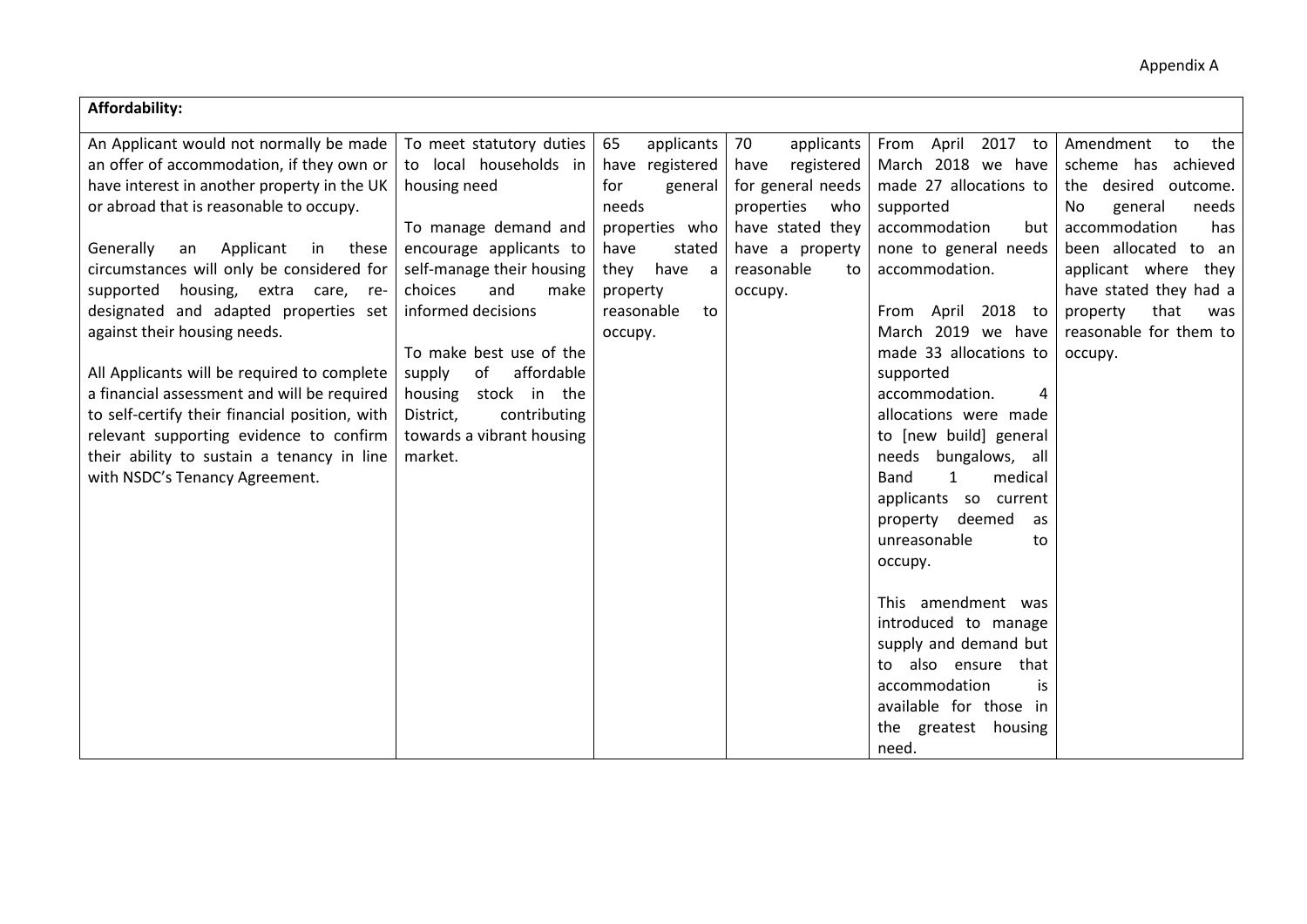## **REASONABLE PREFERENCE**

| Homeless Part VII: Direct Offers           |  |
|--------------------------------------------|--|
| For statutory homeless households to be To |  |

| For statutory homeless households to be   | To meet statutory duties   | Allocations      | Allocations made    | Amendments made to           | Amendments<br>the<br>to  |
|-------------------------------------------|----------------------------|------------------|---------------------|------------------------------|--------------------------|
| awarded a separate category within Band   | to local households in     | made<br>to       | homeless<br>to      | <b>HRA</b><br>better support | scheme has achieved      |
| One and suitable direct offers to be made | housing need               | homeless         | households          | implementation<br>and        | the desired outcome.     |
| in order to discharge duty.               |                            | households       |                     | balance the distribution     |                          |
|                                           | To make best use of the    |                  | Band $1 = 49$       | of accommodation to          |                          |
|                                           | affordable<br>of<br>supply | Band $1 = 51$    | Band $2 = 22$       | ensure that no<br>one        |                          |
|                                           | stock in the<br>housing    |                  | Band $3 = 2$        | dominates<br>the<br>route    |                          |
|                                           | District,<br>contributing  |                  |                     | but that<br>scheme<br>all    |                          |
|                                           | towards a vibrant housing  |                  |                     | applicants<br>have           |                          |
|                                           | market                     |                  |                     | of<br>chance<br>securing     |                          |
|                                           |                            |                  |                     | accommodation based          |                          |
|                                           |                            |                  |                     | on their assessed need       |                          |
|                                           |                            |                  |                     | and that through put in      |                          |
|                                           |                            |                  |                     | temporary                    |                          |
|                                           |                            |                  |                     | accommodation is not         |                          |
|                                           |                            |                  |                     | impacted upon.               |                          |
|                                           |                            |                  |                     |                              |                          |
| <b>Medical / Welfare:</b>                 |                            |                  |                     |                              |                          |
|                                           |                            |                  |                     |                              |                          |
| Prioritise medical circumstances across   | To make best use of the    | Medical priority | Medical<br>priority | Medical<br>band<br>1's       | The use of the medical   |
| Bands One, Two and Three rather than just | affordable<br>supply<br>of | awarded:         | awarded:            | consistent<br>remaining      | matrix has allowed for a |
| Band One and Three.                       | housing<br>stock in the    |                  |                     | with a slight increase in    | more definitive          |
|                                           | District,<br>contributing  | Band $1 = 30$    | Band $1 = 28$       | bands 2 and 3.               | assessment made of       |
|                                           | towards a vibrant housing  |                  |                     |                              | applicants housing       |
|                                           | market                     | Band $2 = 151$   | Band $2 = 197$      |                              | needs thus supporting    |
|                                           |                            |                  |                     |                              | best use of stock and    |
|                                           |                            | Band 3 = 339     | Band $3 = 455$      |                              | housing applicants with  |
|                                           |                            |                  |                     |                              | priority needs first.    |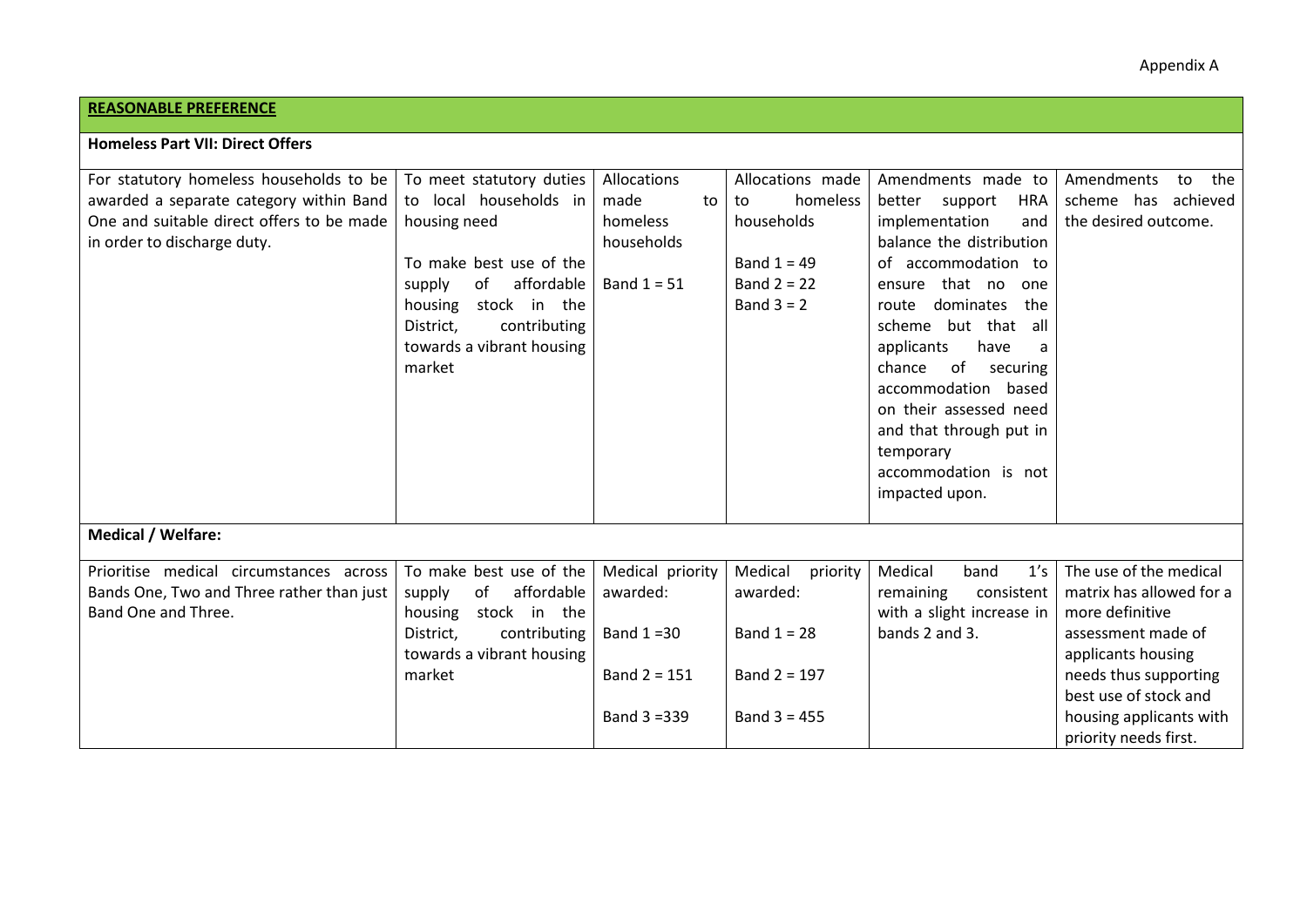| <b>Ex Armed Forces:</b>                                                                                                                                                                                                                                                                                                                                                                                                                                                                                                                                                                                                                                 |                                                                                                                                                                                                                                                                                                               |                                                                                                                                  |                                                                                                                                                                                                  |                                                                                                                                                          |                                                                                          |
|---------------------------------------------------------------------------------------------------------------------------------------------------------------------------------------------------------------------------------------------------------------------------------------------------------------------------------------------------------------------------------------------------------------------------------------------------------------------------------------------------------------------------------------------------------------------------------------------------------------------------------------------------------|---------------------------------------------------------------------------------------------------------------------------------------------------------------------------------------------------------------------------------------------------------------------------------------------------------------|----------------------------------------------------------------------------------------------------------------------------------|--------------------------------------------------------------------------------------------------------------------------------------------------------------------------------------------------|----------------------------------------------------------------------------------------------------------------------------------------------------------|------------------------------------------------------------------------------------------|
| The Armed Forces England Regulations<br>2012 provide that Additional Preference<br>must be given to an applicant with urgent<br>housing needs who falls within one of the<br>Reasonable Preference categories.<br>An Applicant, who has been assessed as<br>having Reasonable Preference, awarded a<br>Band 2 and who meets the additional<br>preference criteria will be have their<br>banding increased by a maximum of one<br>band. Those already awarded Band 1 will<br>be given an additional six months waiting<br>time.                                                                                                                          | To meet statutory duties<br>to local households in<br>housing need                                                                                                                                                                                                                                            | We<br>have<br>6<br>applicants<br>on<br>the<br>housing<br>register<br>who<br>have<br>been<br>awarded<br>additional<br>preference. | This has remained<br>consistent;<br>we<br>still<br>have<br>6<br>applicants on the<br>housing register<br>who have been<br>awarded<br>additional<br>preference.<br>(although not the<br>same six) | Consideration was given<br>to the [signed 2013]<br>Community Covenant<br>between NSDC and the<br>Forces<br>Armed<br>Community in Newark<br>and Sherwood. | We have housed 3<br>applicants awarded the<br>additional preference.                     |
| <b>Right to Move Regulations:</b>                                                                                                                                                                                                                                                                                                                                                                                                                                                                                                                                                                                                                       |                                                                                                                                                                                                                                                                                                               |                                                                                                                                  |                                                                                                                                                                                                  |                                                                                                                                                          |                                                                                          |
| The Allocation of Housing (Qualification<br>Criteria For Right To Move) (England)<br>Regulations 2015 (the 2015 Regulations)<br>provide that local authorities must not<br>disqualify certain Applicants on the<br>grounds that they do not have a local<br>connection with the authority's district<br>where the Applicant is a 'Relevant Person'<br>being a person who:-<br>Has Reasonable Preference under<br>1.<br>s.166(3)(e) because of a need to move<br>to the local authority's district to<br>avoid hardship, and<br>Need to move because the tenant<br>2.<br>works in the district, or<br>Need to move to take up an offer of<br>3.<br>work. | To support applicants to<br>their<br>meet<br>housing<br>aspirations,<br>across<br>housing tenures<br>To manage demand and<br>encourage applicants to<br>self-manage their housing<br>choices<br>and<br>make<br>informed decisions<br>To ensure the Councils<br>equal<br>opportunities<br>obligations are met. | No applicant<br>has applied<br>under the RTM<br>regulations.                                                                     | No applicant has<br>applied under the<br>RTM regulations.                                                                                                                                        | NSDC opted for the<br>minimum quota set at<br>1% of housing<br>allocations which was<br>based on the actual<br>number of allocations in<br>the 2017.     | Insufficient data<br>available to assess the<br>impact of this<br>amendment at this time |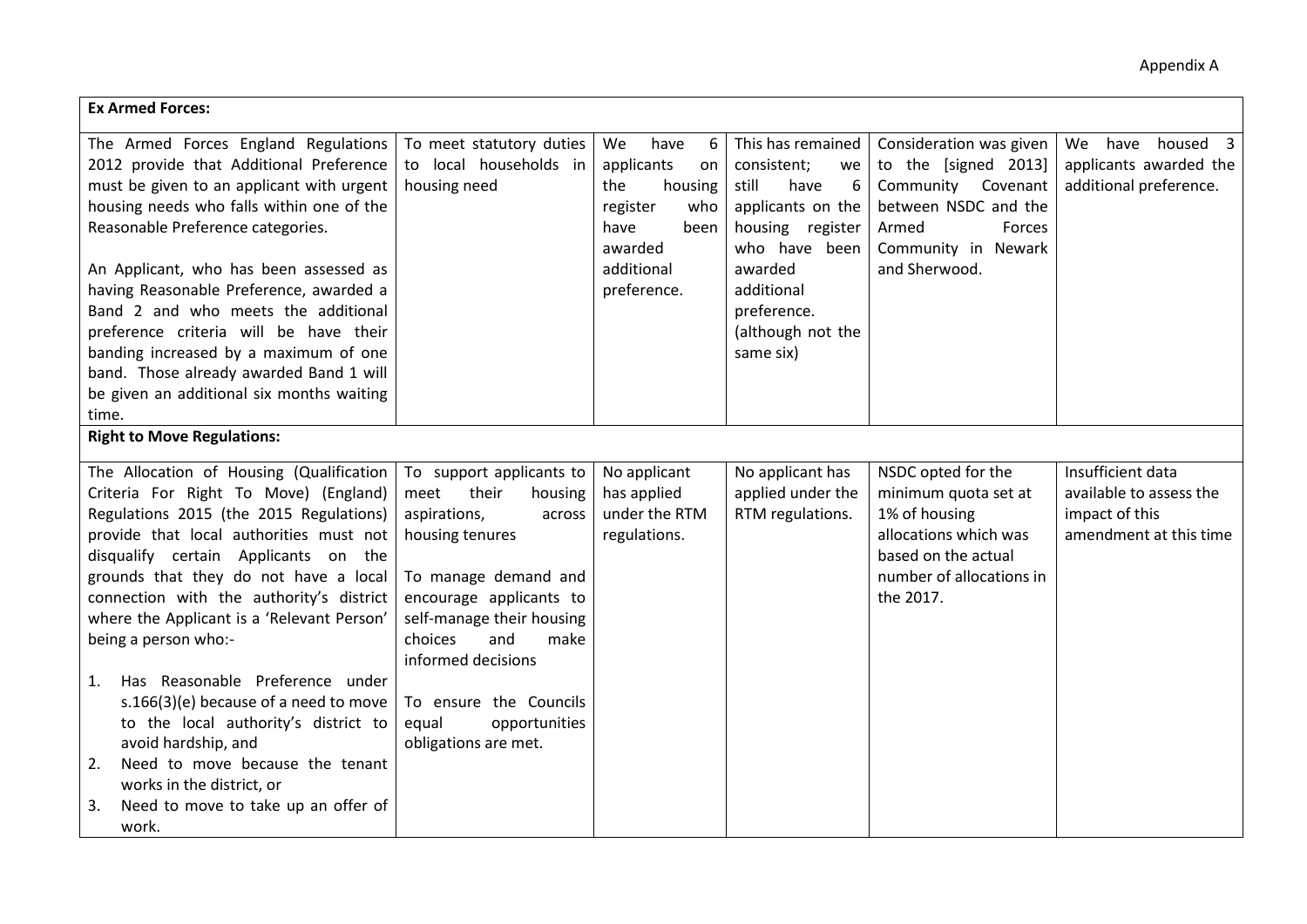| Appendix A |  |
|------------|--|
|------------|--|

| <b>ADDITIONAL PREFERENCE</b>                                                                                                            |                                                                                                                                                   |               |                   |                                                                                                                                                                                                                                                          |                                                                                                                                        |
|-----------------------------------------------------------------------------------------------------------------------------------------|---------------------------------------------------------------------------------------------------------------------------------------------------|---------------|-------------------|----------------------------------------------------------------------------------------------------------------------------------------------------------------------------------------------------------------------------------------------------------|----------------------------------------------------------------------------------------------------------------------------------------|
| Move on from Supported Housing Projects                                                                                                 |                                                                                                                                                   | 23 R2Ms       | 18 R2Ms           | This was amended in                                                                                                                                                                                                                                      | Amendment<br>to<br>the                                                                                                                 |
| be categorised as Band Two (instead of<br>Band One)                                                                                     |                                                                                                                                                   | registered    | registered        | Policy to ensure Band 1<br>Statutory<br>Homeless<br>Applicants were<br>not<br>outnumbered by R2M<br>applicants.                                                                                                                                          | Scheme has achieved<br>the desired outcome.<br>Noting the introduction<br>of the HRAct.                                                |
|                                                                                                                                         |                                                                                                                                                   |               |                   | We have<br>made 20<br>allocations<br>R <sub>2</sub> M<br>to<br>applicants during 18/19<br>compared<br>to<br>73<br>homeless allocations; of<br>which 22 were Band 2<br>so comparable<br>with<br>R2M movement.<br>Noting the introduction<br>of the HRAct. |                                                                                                                                        |
| Move adaptations to<br>effective<br>and<br>efficient from Band One                                                                      | To improve management<br>/ facilitate move on due<br>to a lack of supply of such<br>properties                                                    | 10 moves      | 10 moves          |                                                                                                                                                                                                                                                          | Minimal impact                                                                                                                         |
| Changing Places to be expanded to two<br>beds and to demote applicants if they are<br>not actively bidding within a 12 month<br>period. | To improve management<br>/ facilitate move on due<br>to a lack of supply and<br>prevent under occupancy<br>and knock on impact to<br><b>HRABP</b> | 97 applicants | 112<br>applicants | Slight increase in<br>applicants registered for<br>the CP scheme.<br>22 Allocations under<br>CPS during 18/19<br>46% of allocations in<br>2018/19<br>have<br>been<br>possible due to this<br>amendment which is an<br>increase of 21% from               | <b>This</b><br>amendment<br>continues to have a<br>positive impact.<br>Year-end report on non-<br>bidders<br>has<br>been<br>requested. |
|                                                                                                                                         |                                                                                                                                                   |               |                   | last year.                                                                                                                                                                                                                                               |                                                                                                                                        |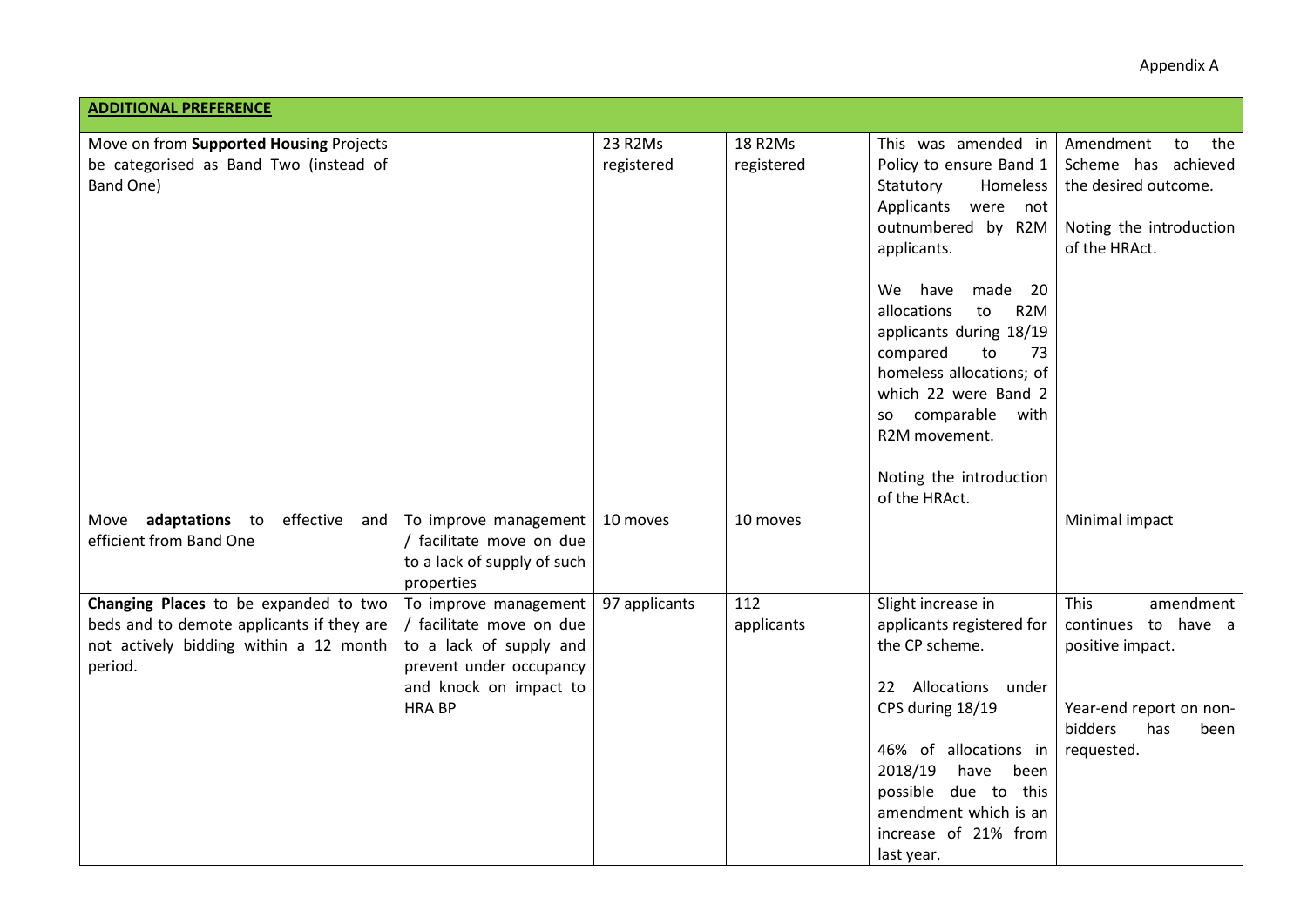| Remove cumulative preference/multiple<br>needs                                                                                                                                                                             | No longer a requirement<br>under Localism Act and to<br>manage housing need<br>and demand.                | 151 applicants                                                                                                         | N/A                                                                                                          |                                                                                                           | This amendment has<br>not had a detrimental<br>effect on applicants<br>securing<br>accommodation                                                                  |
|----------------------------------------------------------------------------------------------------------------------------------------------------------------------------------------------------------------------------|-----------------------------------------------------------------------------------------------------------|------------------------------------------------------------------------------------------------------------------------|--------------------------------------------------------------------------------------------------------------|-----------------------------------------------------------------------------------------------------------|-------------------------------------------------------------------------------------------------------------------------------------------------------------------|
| Remove children in first floor                                                                                                                                                                                             | Limited stock availability<br>certain<br>household<br>tor⊹<br>types and avoiding like<br>for like moves   | 63 applicants                                                                                                          | N/A                                                                                                          |                                                                                                           | In terms of allocations<br>to Band 3 households<br>2018/19 data shows<br>124<br>housed<br>were<br>compared to 72 in the<br>previous year.                         |
| Remove applicants of tied houses or<br>service tenancies not required to leave<br>(17.4.3)                                                                                                                                 | Reducing<br>number<br>of<br>applicants on the register<br>with no prospect of being<br>housed - in band 4 | No<br>applicants<br>registered                                                                                         | applicants<br>No<br>registered                                                                               |                                                                                                           | Insufficient<br>data<br>available to assess the<br>of<br>impact<br>this<br>amendment at this time                                                                 |
| <b>OTHER PROPOSALS</b>                                                                                                                                                                                                     |                                                                                                           |                                                                                                                        |                                                                                                              |                                                                                                           |                                                                                                                                                                   |
| To amend qualification for an additional<br>bedroom for an unborn child from 26<br>weeks pregnancy to 36 weeks                                                                                                             |                                                                                                           |                                                                                                                        |                                                                                                              |                                                                                                           | Report to extract this<br>data has been difficult<br>to configure but are<br>hopeful we can supply<br>this by Mid-May.                                            |
| <b>Penalising Refusals -</b><br>Applicants who refuse two offers of<br>accommodation will have their application<br>suspended for six months and will be<br>unable to bid for properties advertised<br>during this period. |                                                                                                           | We currently<br>have 4<br>applicants on 6<br>month<br>suspension and<br>no applicants on<br>the 12 month<br>suspension | This data is the<br>same as last year<br>Average %<br>of<br>properties<br>accepted at $1st$<br>offer = $86%$ | This was introduced to<br>prevent repeat refusals<br>the<br>associated<br>and<br>administrative resource. | This<br>Amendment<br>continues to have a<br>positive<br>impact<br>as<br>acceptance rates at first<br>offer has increased for<br>the<br>second<br>year<br>running. |
| If a further refusal of an offer of<br>accommodation is made,<br>following<br>reinstatement on the Housing Register, a<br>twelve month suspension will be applied.                                                         |                                                                                                           | Average % of<br>properties<br>accepted at $1st$<br>offer = 80.92%                                                      |                                                                                                              |                                                                                                           |                                                                                                                                                                   |